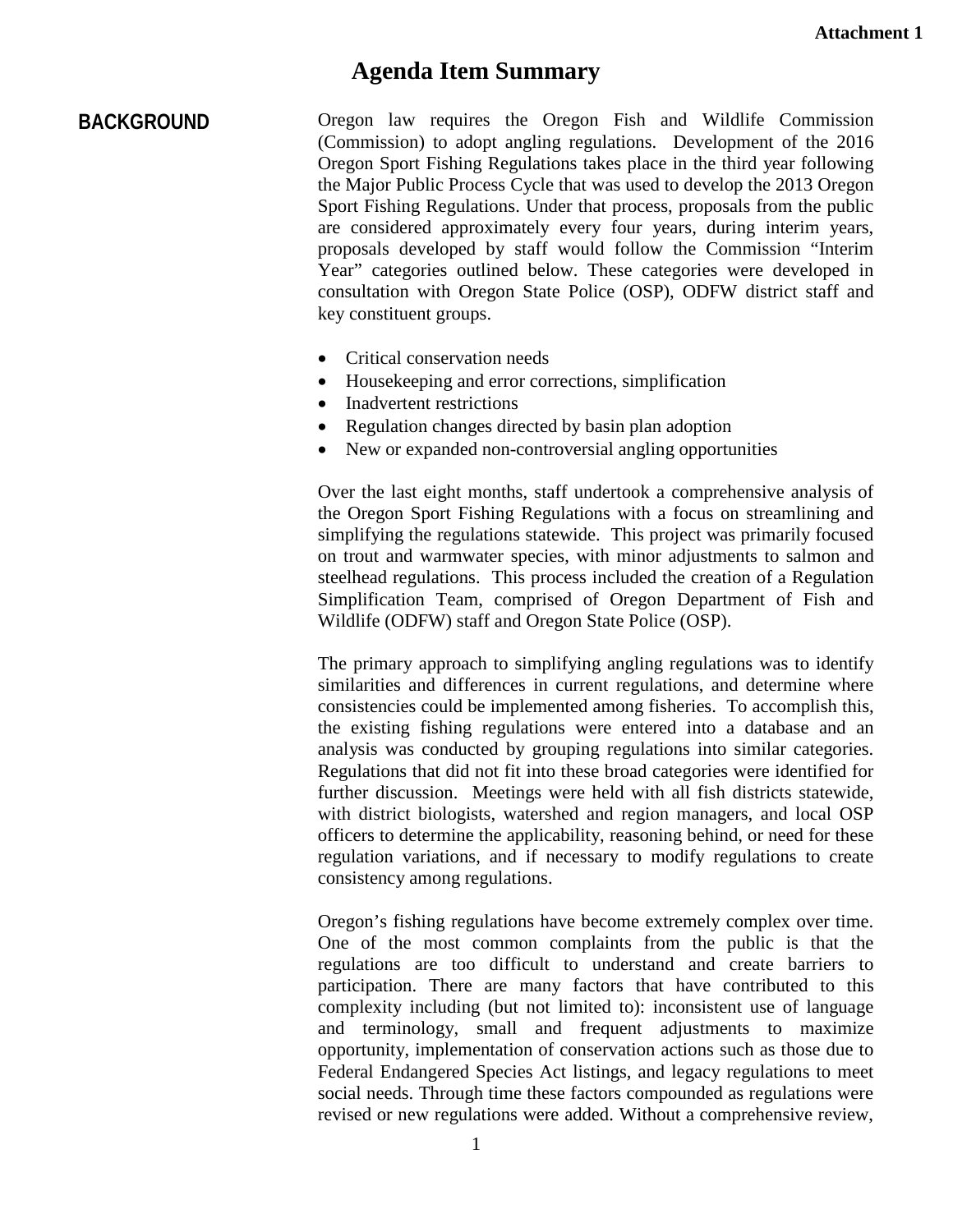the lack of consistent format, categorical groupings, and organized, thoughtful implementation, have led to complex regulations. This not only creates frustration with the public but also makes enforceability of the regulations difficult.

The objective of this project was to simplify and streamline the angling regulations, making them easier to understand. Conservation needs, increased opportunity, consistency and enforceability were also prioritized. Due to the sheer number of regulations, a method was established to manage all of the information. A regulation database was created, which allowed for detailed and comprehensive analysis. Nearly 500 special regulations for trout and warmwater species were identified in the current regulations Through this analysis, it became evident that the regulations could be grouped and sorted into several common categories, based on gear type, seasons, and bag limits.

Gear regulations can be categorized as those regulations that pertain to fishing method (e.g., fly fishing, artificial flies and lures, bait), hook type and size, and other gear restrictions such as leader length, use of bobbers etc. Gear regulations can be implemented for both biological and social reasons. There are currently 39 unique gear regulations for trout and warmwater species, with 19 of these pertaining to trout fisheries and 4 to bass fisheries. The department proposes to standardize these regulations where possible. An example of a gear regulation change being proposed is on the Crooked River in Central Oregon which will move to the Central Zone general regulation, allowing the use of artificial flies and lures only. This is being proposed for simplification and consistency purposes.

The next category considered was fishing seasons. Seasons are the duration when waterbodies are open for angling. There are 62 unique fishing seasons identified in the current regulations, which include 35 different seasons for trout, and 8 different seasons for bass. The most common trout seasons are: open all year, open the  $4<sup>th</sup>$  Saturday in April, and open the  $4<sup>th</sup>$  Saturday in May. A major change being proposed removes the April trout opener and changes those waterbodies to open all year. This will allow for increased fishing opportunity and simplify trout regulations. The trout opener that currently occurs on the  $4<sup>th</sup>$  Saturday in May is in place to protect out migrating salmon and steelhead smolts. It is being proposed that this opener occur on a fixed day, May  $22<sup>nd</sup>$ , of each year. This would ensure that ample time is given to protect smolt outmigration and that the fishing season would open before the Memorial Day weekend in all years.

The last major category of regulations pertains to bag and size limits. The bag limit is the number of fish that an angler can harvest per day. Size limits, typically a minimum or maximum size limit or in some cases a slot limit, are implemented to protect a size class or size classes of fish. There are 78 unique bag and size limits in the current regulations, which include 33 specific to trout and 17 for bass. Regulation proposals will provide consistency in the number of trout that can be harvested. For consumptive fishing opportunities in streams, the bag limit will continue to be two trout per day, and in areas where hatchery fish are stocked, the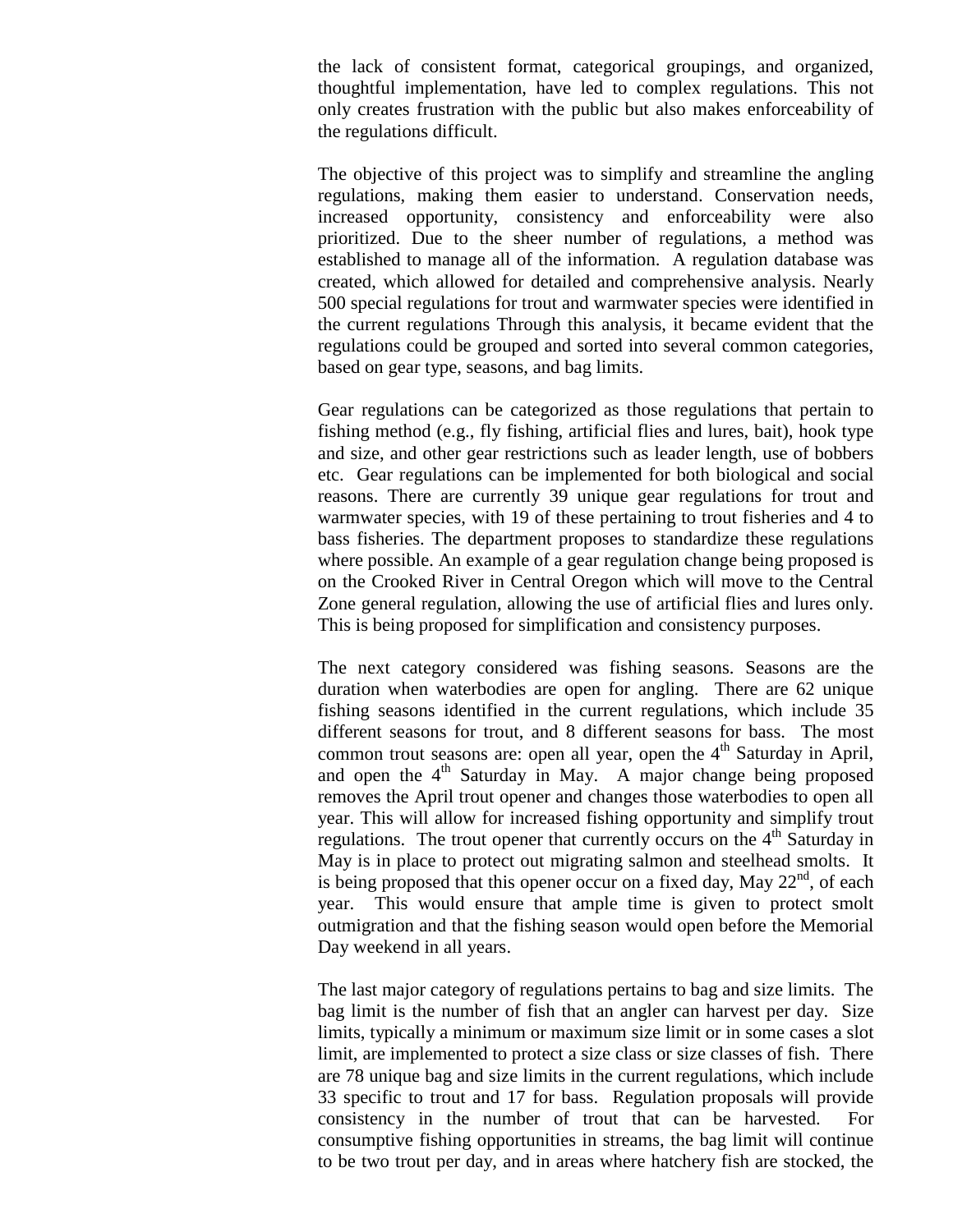bag limit will be five hatchery trout per day. As an example, a proposed change for trout in the lower Deschutes River removes confusing slot limits on rainbow trout and establishes a standard trout regulation of two rainbow trout per day, with an eight inch minimum size. This change allows for a clear and concise regulation, consistent with many other rivers in the state. Another proposed regulation change is on the Williamson River where there are currently multiple regulations that pertain to seasons and bag limits for trout. The proposed change simplifies and streamlines the regulations by changing the bag limit to catch-and-release and creating a consistent season from May 22 – Oct 31. This allows for clear regulations and provides a conservation benefit to this unique stock of native rainbow trout. The proposed Williamson River regulations shown in Attachment 2 (page 15-16) are the result of discussions between the public and district staff.

For 2016, the department proposes removing the bag limits on warmwater fish (i.e., bass, walleye, and pinfish) in the Columbia, John Day, and Umpqua rivers. Warmwater fish are an abundant and well-established non-native species in the Columbia River and provide abundant and diverse fishing opportunities. ODFW has been approached by the Washington Department of Fish and Wildlife (WDFW), which proposes removing the limits on warmwater fish in the Columbia River. WDFW has already removed bag limits on warmwater fishes above the McNary Dam and is proposing the same regulation for the remainder of the Columbia River. Due to the impacts of predation from warmwater fish on ESA-listed salmon and steelhead, it is the policy of the WDFW to not manage for warmwater fish where they co-exist with listed salmonids, thus the removal of the bag limits. While it is unlikely the removal of bag limits will have any real biological effect on salmon and steelhead, it sends a message that the recovery of ESA-listed species is the priority and that fish managers will take all the actions they can to reduce these threats. In addition, as with any boundary waters, it is highly-desirable to maintain concurrent regulations for enforceability and consistency with the public. The proposed regulations streamline Columbia River rules, are consistent with WDFW's proposal, will help with enforcement, while providing additional harvest opportunity for anglers.

The John Day River also has a well-established population of smallmouth bass. Recent information has shown that smallmouth bass have expanded their range into the upper reaches of the North Fork and Middle Fork John Day River and now overlap with the rearing habitat for ESA-listed summer steelhead and sensitive spring Chinook salmon populations. In order to encourage the active removal of bass from the upper John Day River, ODFW proposes removing restrictive regulations in the John Day basin as an important conservation action for native fish. Similarly, ODFW proposes to remove bag limits for bass in the Umpqua River to further simplify the regulations, increase opportunity, and as a conservation measure for native fish. The current regulation allows for the retention of 15 smallmouth bass per day and the Umpqua is the only waterbody in the state where this regulation applies. This proposal would result in clear, understandable, consistent, and easily enforceable regulations.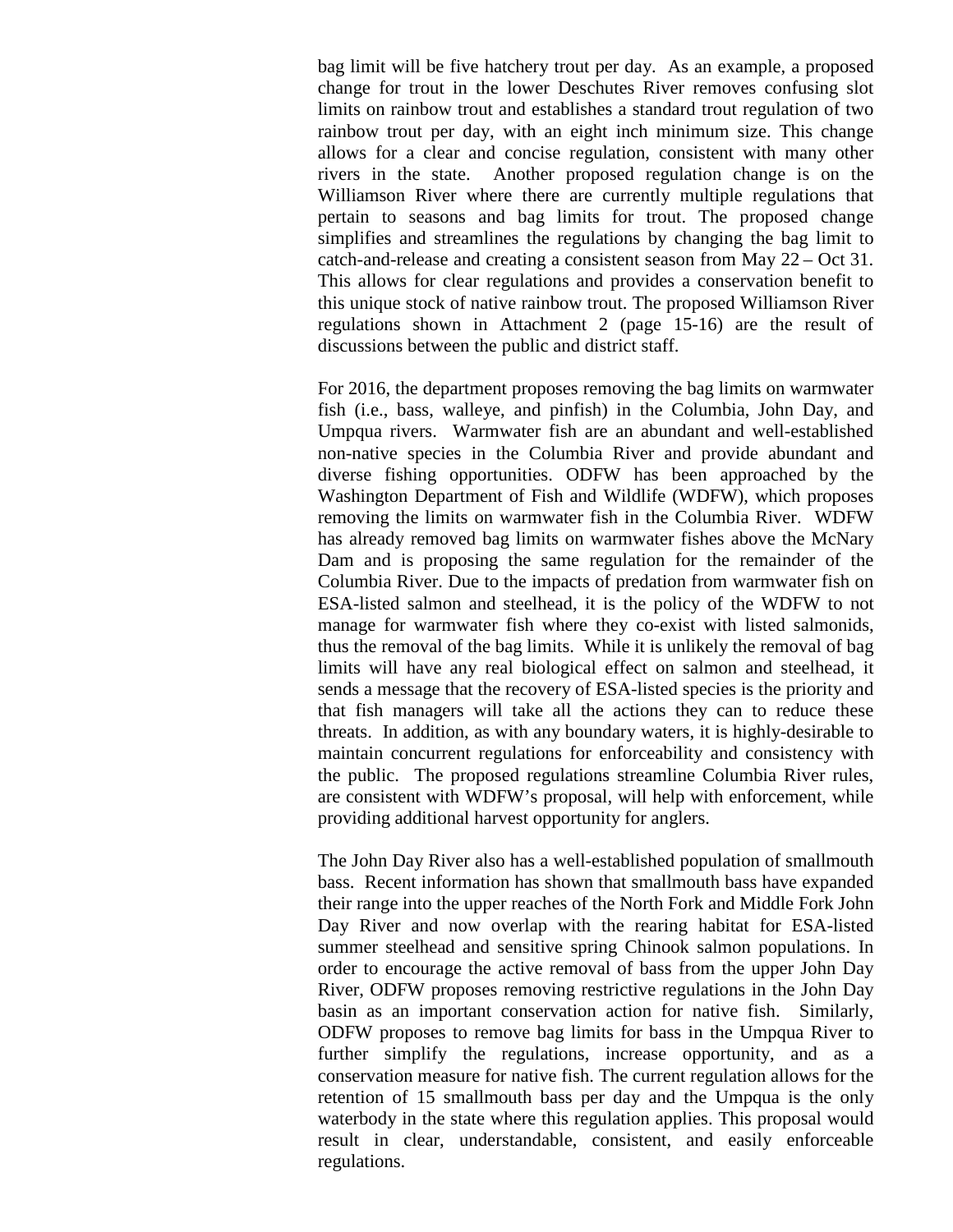A proposal for a zone regulation change in the Northwest Zone is shown in Attachment 2. This proposal would remove the current zone regulation for trout specific to the Lower Columbia River tributaries. The change would allow for the harvest of two fish per day over 8" from May 22- October 31, with artificial flies and lures required from May 22 – August 31. This would simplify the regulations by having only one zone regulation and would create consistency with other rivers in the zone. Some of the streams that would fall under this zone regulation are: Lewis and Clark River, Youngs River and Bay, Big Creek, Plympton Creek, Beaver Creek, Bear Creek, and Gnat Creek.

In addition to the regulations, definitions and other information in the regulation book is being reviewed and streamlined. A goal of this project is to modify the existing regulations so that the language is easier to read and understand, while maintaining enforceability. Current definitions have been reviewed to enhance enforceability and in some cases rewritten with assistance from OSP. One of the major changes being proposed is to replace the terminology "adipose fin clipped fish" and "non-adipose fin clipped fish". This will be changed to simpler, more direct language using the terms "hatchery fish" and "wild fish". The current definitions mirror language used in OAR which can be confusing and overly technical. For the purposes of the regulations ONLY, a "hatchery fish" will be defined as a salmon, steelhead, or trout where the adipose fin has been removed (clipped) leaving a healed scar. "Wild fish" will be defined for the purposes of the regulations as salmon, steelhead, or trout with no fin clips or with an intact adipose fin. This approach is similar to that used by WDFW for several years. These definitions are for fishing regulation simplification purposes only, and do not supersede or replace the legal definition of "wild fish" that currently exists in OAR 635-007-0501(69). Oregon State Police, Department of Justice and district staff have been fully involved in discussion of this change.

Another goal of the simplification team was to develop a multi-year regulation book. The regulations that are being proposed would be in place for 2016-17. Attachment 2 shows ONLY the draft proposed changes for the 2016-17 regulations. The first column on Attachment 2 displays the proposed regulation; column 2 shows the associated current 2015 regulation, and columns 3 and 4 show the primary purpose for the change and any additional comments, respectively. Many of the proposed regulation changes will modify the current "special" regulation and place it into the zone regulation category. For example on page 10 of Attachment 2, there are 7 waterbodies that are being proposed to modify the trout seasons. These waterbodies currently each have a different trout season. Moving them under the Zone regulation for trout season, will allow for more consistency and clarity.

As mentioned above during interim years, ODFW can consider changes to regulations under several categories including: critical conservation needs, housekeeping corrections, inadvertent restrictions, new noncontroversial angling opportunities, regulation changes directed by basin plan adoption and simplifying regulations/improve readability. While the